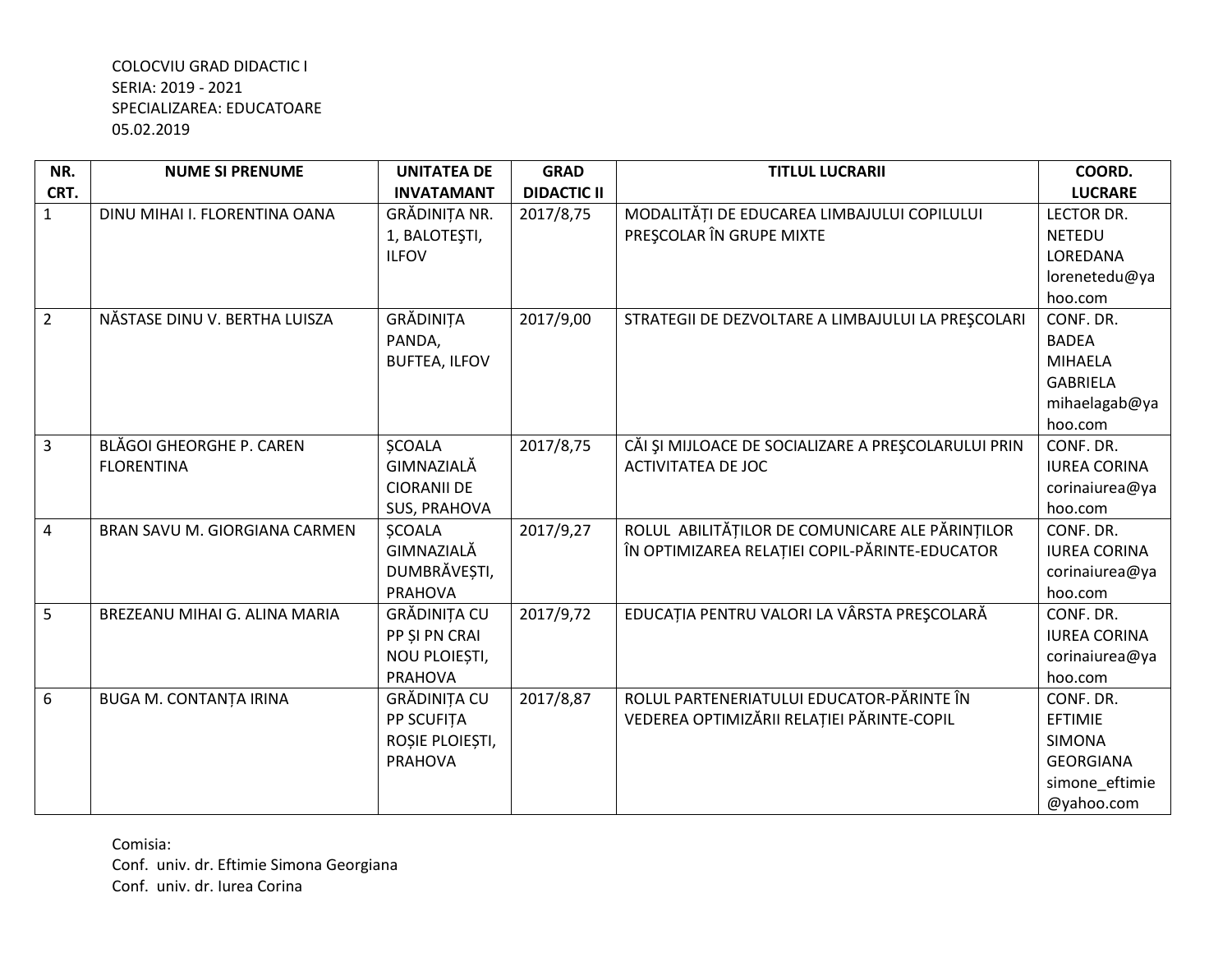| $\overline{7}$ | <b>BULHACU SPURCACIU I. EMILIA IOANA</b> | <b>COLEGIUL ION</b> | 2017/8,00 | PARTENERIATUL GRĂDINIȚĂ - FAMILIE ÎN FORMAREA   | PROF. DR.              |
|----------------|------------------------------------------|---------------------|-----------|-------------------------------------------------|------------------------|
|                |                                          | KALINDERU           |           | CONDUITEI MORALE LA PREȘCOLAR                   | <b>VASILE CRISTIAN</b> |
|                |                                          | BUȘTENI,            |           |                                                 | clinical_psycho        |
|                |                                          | <b>PRAHOVA</b>      |           |                                                 | @yahoo.com             |
| 8              | CÎRSTEA N. LUIZA GEORGIANA               | GRĂDINIȚA CU        | 2014/9,00 | IMPORTANȚA LIMBAJULUI VERBAL-NONVERBAL ȘI       | CONF. DR.              |
|                |                                          | <b>PP NR. 32</b>    |           | PARAVERBAL ÎN DEZVOLTAREA COMUNICĂRII COPIILOR  | MĂRGĂRIȚOIU            |
|                |                                          | PLOIEȘTI,           |           | DE VÂRSTĂ PREȘCOLARĂ                            | <b>ALINA</b>           |
|                |                                          | <b>PRAHOVA</b>      |           |                                                 | alinapetrescu1         |
|                |                                          |                     |           |                                                 | @yahoo.com             |
| 9              | CORDUNĂ OLTEANU I.D. ELENA -             | <b>ȘCOALA</b>       | 2015/9,50 | IMPACTUL ACTIVITĂȚILOR EXTRACURRICULARE ÎN      | INSP. SC. ILIE         |
|                | MĂDĂLINA                                 | GIMNAZIALĂ          |           | DEZVOLTAREA COMUNICĂRII VERBALE LA COPILUL      | <b>MARIANA</b>         |
|                |                                          | <b>ANDRFI</b>       |           | PRESCOLAR                                       | prahovailiemimi        |
|                |                                          | NICOLESCU-          |           |                                                 | @yahoo.ro              |
|                |                                          | PĂCUREȚI            |           |                                                 |                        |
|                |                                          | PĂCUREȚI,           |           |                                                 |                        |
|                |                                          | <b>PRAHOVA</b>      |           |                                                 |                        |
| 10             | DINEAȚĂ COBEANU D. SILVIA                | GRĂDINIȚA CU        | 2010/7,63 | BASMUL-MIJLOC DE STIMULARE A COMPORTAMENTULUI   | PROF. DR.              |
|                | LUMINIȚA                                 | PP NR. 9            |           | PRO-SOCIAL LA COPILUL PRESCOLAR                 | <b>SUDITU</b>          |
|                |                                          | CÂMPINA,            |           |                                                 | <b>MIHAELA</b>         |
|                |                                          | <b>PRAHOVA</b>      |           |                                                 | msuditu@yahoo          |
|                |                                          |                     |           |                                                 | .com                   |
| 11             | <b>DRAGOMIR I. IUSTINA</b>               | GRĂDINIȚA CU        | 2014/8,75 | VALORIFICAREA POVEȘTILOR ÎN EDUCAREA LIMBAJULUI | CONF. DR.              |
|                |                                          | PP NR. 9            |           | LA COPILUL PREȘCOLAR                            | <b>SAFTA CRISTINA</b>  |
|                |                                          | CÂMPINA,            |           |                                                 | <b>GEORGIANA</b>       |
|                |                                          | <b>PRAHOVA</b>      |           |                                                 | crystyne_s@yah         |
|                |                                          |                     |           |                                                 | 00.com                 |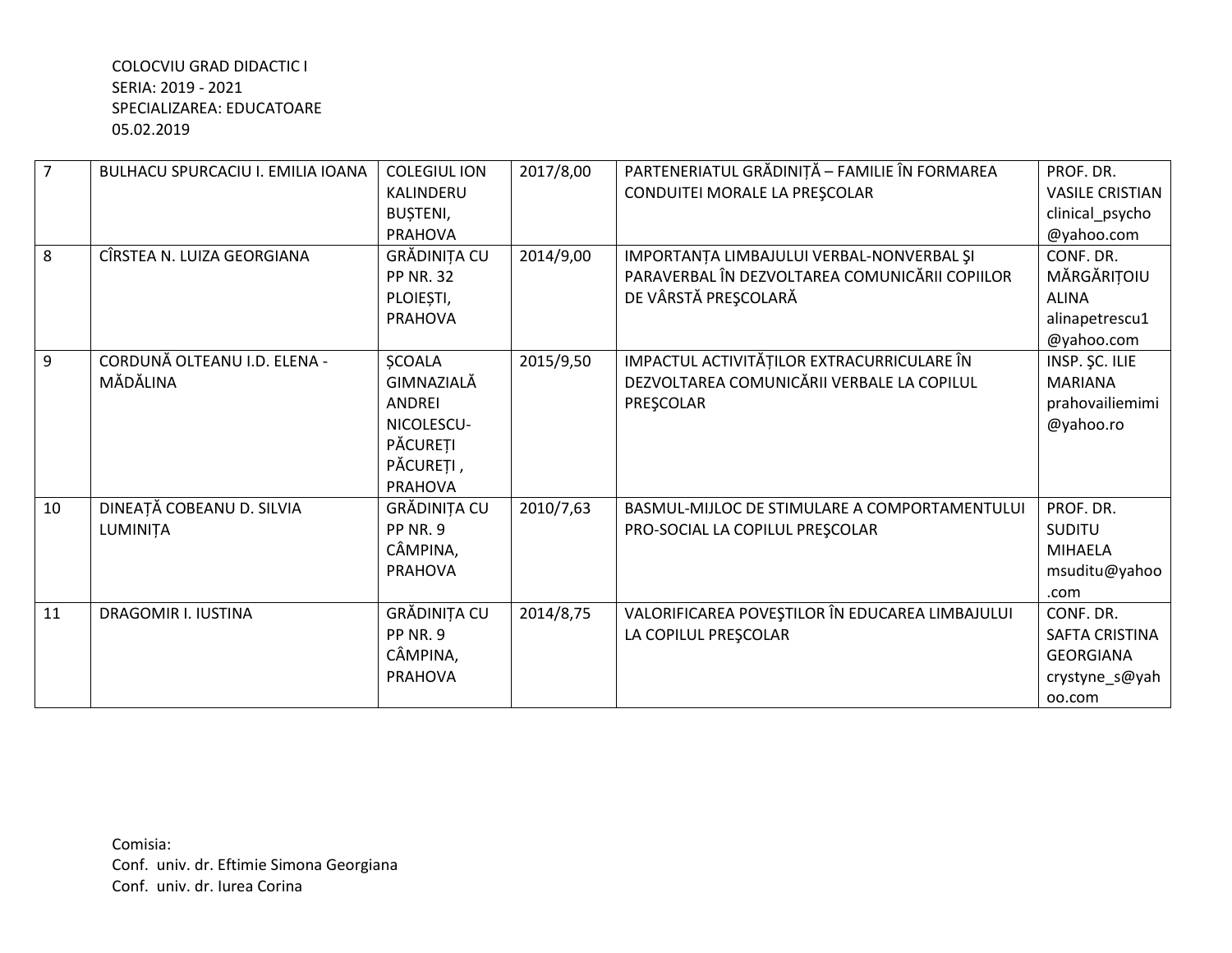| 12 | DUȚU RĂDUȚĂ I. OANA MANUELA      | GRĂDINIȚA CU   | 2011/9,26 | MODALITĂȚI DE STIMULARE ȘI DEZVOLTARE A           | CONF. DR.             |
|----|----------------------------------|----------------|-----------|---------------------------------------------------|-----------------------|
|    |                                  | PP SI PN       |           | CAPACITĂȚILOR CREATOARE ALE PREȘCOLARULUI         | <b>IUREA CORINA</b>   |
|    |                                  | FRUNZĂ DE      |           |                                                   | corinaiurea@ya        |
|    |                                  | <b>STEJAR</b>  |           |                                                   | hoo.com               |
|    |                                  | PLOPENI,       |           |                                                   |                       |
|    |                                  | <b>PRAHOVA</b> |           |                                                   |                       |
| 13 | ION ALDAHAM I. LOREDANA ȘTEFANIA | <b>ŞCOALA</b>  | 2012/8,10 | VALORIFICAREA JOCULUI CU REGULI ÎN EDUCAREA       | CONF. DR.             |
|    |                                  | GIMNAZIALĂ     |           | LIMBAJULUI LA COPILUL PREȘCOLAR                   | MĂRGĂRIȚOIU           |
|    |                                  | RADU TUDORAN   |           |                                                   | <b>ALINA</b>          |
|    |                                  | BLEJOI,        |           |                                                   | alinapetrescu1        |
|    |                                  | <b>PRAHOVA</b> |           |                                                   | @yahoo.com            |
| 14 | ION IORDACHE G. MARCELA          | GRĂDINIȚA CU   | 2017/9,00 | IMPACTUL MEDIULUI EDUCAȚIONAL DIN GRĂDINIȚĂ       | CONF. DR.             |
|    |                                  | PP SF. MUCENIC |           | ASUPRA SOCIALIZĂRII PREȘCOLARULUI                 | <b>IUREA CORINA</b>   |
|    |                                  | MINA PLOIEȘTI, |           |                                                   | corinaiurea@ya        |
|    |                                  | <b>PRAHOVA</b> |           |                                                   | hoo.com               |
|    |                                  |                |           |                                                   |                       |
| 15 | LĂBESCU G. LAURA SIMONA          | GRĂDINIȚA CU   | 2014/8,81 | STIMULAREA CREATIVITĂȚII COPILULUI PREȘCOLAR PRIN | <b>LECTOR DR.</b>     |
|    |                                  | PP SF. MUCENIC |           | OPȚIONALUL LUMEA POVEȘTILOR - H.C. ANDERSEN       | <b>NETEDU</b>         |
|    |                                  | MINA PLOIEȘTI, |           |                                                   | LOREDANA              |
|    |                                  | <b>PRAHOVA</b> |           |                                                   | lorenetedu@ya         |
|    |                                  |                |           |                                                   | hoo.com               |
| 16 | LECA VASILE A. ELENA AMALASUNDA  | GRĂDINIȚA CU   | 2016/9,40 | ROLUL FAMILIEI ÎN TRANSMITEREA VALORILOR MORALE   | CONF. DR.             |
|    |                                  | PP SF. MUCENIC |           | POZITIVE PRIN INTERMEDIUL POVEȘTILOR              | <b>SAFTA CRISTINA</b> |
|    |                                  | MINA PLOIEȘTI, |           |                                                   | <b>GEORGIANA</b>      |
|    |                                  | <b>PRAHOVA</b> |           |                                                   | crystyne_s@yah        |
|    |                                  |                |           |                                                   | 00.com                |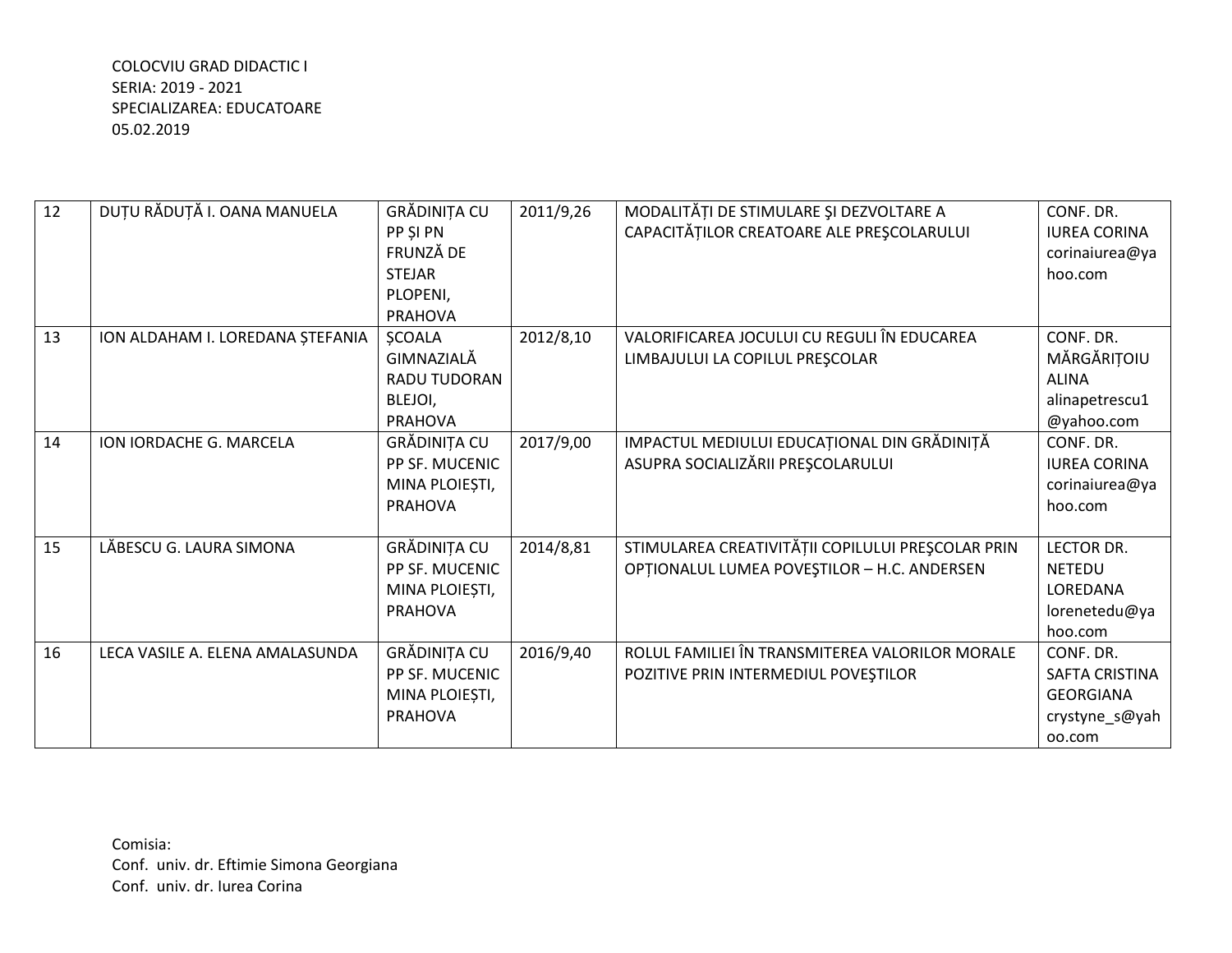| 17 | MARIN Ș. MĂDĂLINA            | <b>SCOALA</b>    | 2017/9,17 | ROLUL ACTIV DE EDUCAREA LIMBAJULUI LA COPILUL     | INSP. ŞC. ILIE      |
|----|------------------------------|------------------|-----------|---------------------------------------------------|---------------------|
|    |                              | GIMNAZIALĂ       |           | PREȘCOLAR ÎN VEDEREA PREGĂTIRII PENTRU ÎNSUȘIREA  | <b>MARIANA</b>      |
|    |                              | <b>STREJNICU</b> |           | <b>SCRIS-CITITULUI</b>                            | prahovailiemimi     |
|    |                              | TÎRGŞORU         |           |                                                   | @yahoo.ro           |
|    |                              | VECHI,           |           |                                                   |                     |
|    |                              | <b>PRAHOVA</b>   |           |                                                   |                     |
| 18 | MATEI ENE I. ALINA           | GRĂDINIȚA CU     | 2015/9,05 | RELAȚIA GRADINIȚĂ FAMILIE ÎN FORMAREA             | CONF. DR.           |
|    |                              | PP ȘI PN CRAI    |           | COMPETENTELOR SOCIO-MORALE LA COPILUL             | <b>IUREA CORINA</b> |
|    |                              | NOU PLOIEȘTI,    |           | PREȘCOLAR PRIN ACTIVITĂȚI DE DEZVOLTARE PERSONALĂ | corinaiurea@ya      |
|    |                              | <b>PRAHOVA</b>   |           |                                                   | hoo.com             |
| 19 | MATACHE MICLESCU D.T. AMALIA | GRĂDINIȚA CU     | 2014/9,67 | STRESUL ORGANIZAȚIONAL ȘI EFECTE ASUPRA           | CONF. DR.           |
|    | <b>ELENA</b>                 | <b>PP NR. 23</b> |           | ACTIVITĂȚII DIDACTICE                             | <b>EFTIMIE</b>      |
|    |                              | PLOIESTI,        |           |                                                   | <b>SIMONA</b>       |
|    |                              | <b>PRAHOVA</b>   |           |                                                   | <b>GEORGIANA</b>    |
|    |                              |                  |           |                                                   | simone_eftimie      |
|    |                              |                  |           |                                                   | @yahoo.com          |
| 20 | NICA MITITELU G. VALENTINA   | <b>ŞCOALA</b>    | 2017/9,00 | INFLUENȚA FAMILIEI DEZORGANIZATE ASUPRA EVOLUȚIEI | PROF. DR.           |
|    |                              | GIMNAZIALĂ       |           | <b>COPILULUI PRESCOLAR</b>                        | <b>SUDITU</b>       |
|    |                              | <b>POIENARII</b> |           |                                                   | <b>MIHAELA</b>      |
|    |                              | BURCHII,         |           |                                                   | msuditu@yahoo       |
|    |                              | <b>PRAHOVA</b>   |           |                                                   | .com                |
| 21 | NIȚĂ S. VASILICA MIRELA      | <b>SCOALA</b>    | 2017/9,50 | STIMULAREA IMAGINAȚIEI PREȘCOLARILOR PRIN         | INSP. ŞC. ILIE      |
|    |                              | GIMNAZIALĂ       |           | <b>ACTIVITĂȚILE PRACTICE</b>                      | <b>MARIANA</b>      |
|    |                              | <b>ANDREI</b>    |           |                                                   | prahovailiemimi     |
|    |                              | NICOLESCU-       |           |                                                   | @yahoo.ro           |
|    |                              | PĂCUREȚI         |           |                                                   |                     |
|    |                              | PĂCUREȚI,        |           |                                                   |                     |
|    |                              | <b>PRAHOVA</b>   |           |                                                   |                     |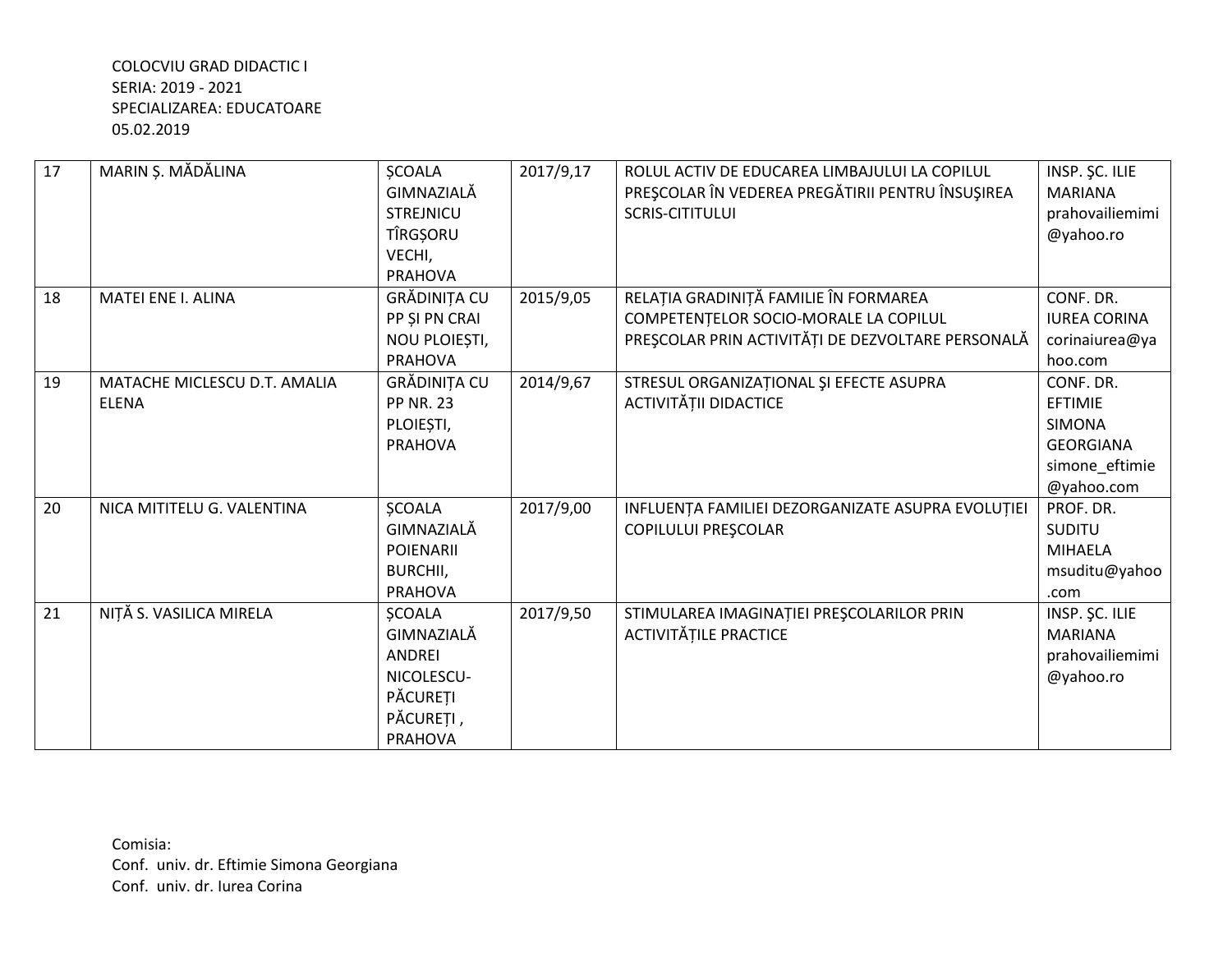| 22 | OPREA ALI G. CRISTINA GIORGIANA  | GRĂDINIȚA CU      | 2017/9,00 | MODALITĂȚI DE STIMULARE ȘI DEZVOLTARE A GÂNDIRII    | PROF. GRAD I          |
|----|----------------------------------|-------------------|-----------|-----------------------------------------------------|-----------------------|
|    |                                  | <b>PP NR. 23</b>  |           | PREȘCOLARULUI PRIN ACTIVITĂȚI DE CUNOAȘTEREA        | DR. MUŞAT             |
|    |                                  | PLOIEȘTI,         |           | <b>MEDIULUI</b>                                     | <b>MARIANA</b>        |
|    |                                  | <b>PRAHOVA</b>    |           |                                                     | marianamusat6         |
|    |                                  |                   |           |                                                     | 0@gmail.com           |
| 23 | PANAIT CURCĂ I. CRISTINA FELICIA | <b>ŞCOALA</b>     | 2003/9,52 | IMPLICAREA PĂRINȚILOR ÎN ACTIVITĂȚILE DIN GRĂDINIȚĂ | PROF. DR.             |
|    |                                  | GIMNAZIALĂ        |           | PRIN PROGRAMUL SCOALA ALTFEL                        | <b>SUDITU</b>         |
|    |                                  | <b>COCORĂȘTII</b> |           |                                                     | <b>MIHAELA</b>        |
|    |                                  | COLȚ, PRAHOVA     |           |                                                     | msuditu@yahoo         |
|    |                                  |                   |           |                                                     | .com                  |
| 24 | PETCU STAICU I. ROXANA ANDREEA   | GRĂDINIȚA CU      | 2010/9,43 | EDUCAȚIA ESTETICĂ LA VÂRSTA PREȘCOLARĂ PRIN         | CONF. DR.             |
|    |                                  | PP CĂSUTA CU      |           | ACTIVITĂȚI DESFĂȘURATE LA CLUBUL DE ARTĂ            | <b>SAFTA CRISTINA</b> |
|    |                                  | <b>POVEȘTI</b>    |           |                                                     | <b>GEORGIANA</b>      |
|    |                                  | PLOIEȘTI,         |           |                                                     | crystyne_s@yah        |
|    |                                  | <b>PRAHOVA</b>    |           |                                                     | 00.com                |
| 25 | POPA NĂSTASE G. MIHAELA CRISTINA | GRĂDINIȚA CU      | 2011/9,50 | ACTIVITĂȚILE EXTRACURRICULARE ȘI VALENȚELE LOR      | CONF. DR.             |
|    |                                  | <b>PP ARIEL</b>   |           | EDUCATIVE ÎN ÎNVĂȚĂMÂNTUL PREȘCOLAR                 | <b>IUREA CORINA</b>   |
|    |                                  | PLOIEȘTI,         |           |                                                     | corinaiurea@ya        |
|    |                                  | <b>PRAHOVA</b>    |           |                                                     | hoo.com               |
| 26 | STANCU NICOLESCU D. ANCA         | GRĂDINIȚA CU      | 2017/9,77 | CONSILIEREA PĂRINȚILOR ÎN VEDEREA PREGĂTIRII        | CONF. DR.             |
|    |                                  | <b>PP NR. 38</b>  |           | COPIILOR PENTRU SCOALĂ                              | EFTIMIE               |
|    |                                  | PLOIEȘTI,         |           |                                                     | <b>SIMONA</b>         |
|    |                                  | <b>PRAHOVA</b>    |           |                                                     | <b>GEORGIANA</b>      |
|    |                                  |                   |           |                                                     | simone_eftimie        |
|    |                                  |                   |           |                                                     | @yahoo.com            |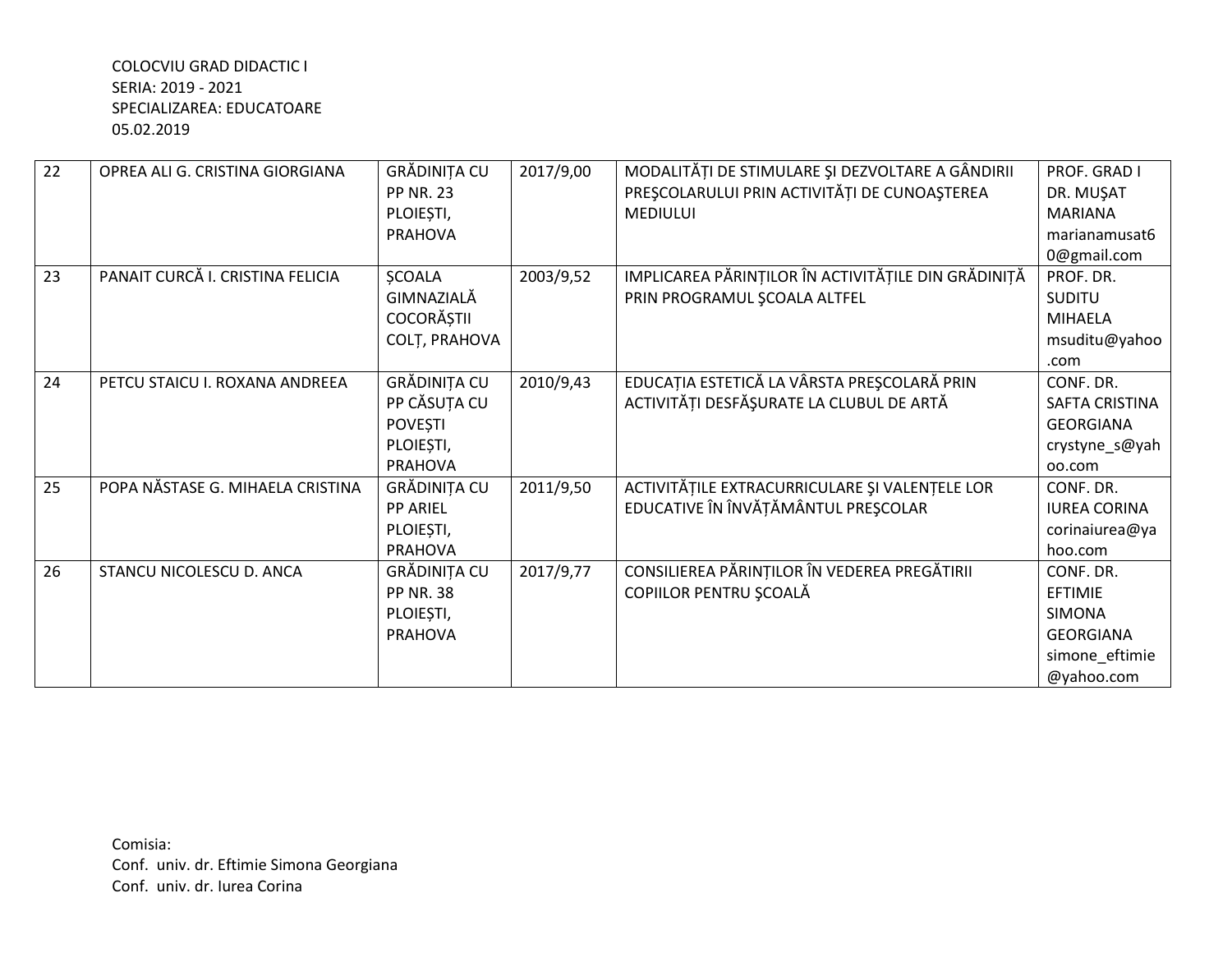| 27 | <b>ŞERBAN P. GEORGIANA CORINA</b> | GRĂDINIȚA CU                   | 2017/9,00 | JOCUL DE ROL - MODALITATE DE STIMULARE A GÂNDIRII | PROF. DR.                |
|----|-----------------------------------|--------------------------------|-----------|---------------------------------------------------|--------------------------|
|    |                                   | <b>PP NR. 23</b>               |           | CREATIVE ȘI SOCIALIZĂRII LA COPILUL PREȘCOLAR     | <b>VASILE CRISTIAN</b>   |
|    |                                   | PLOIEȘTI,                      |           |                                                   | clinical_psycho          |
|    |                                   | <b>PRAHOVA</b>                 |           |                                                   | @yahoo.com               |
| 28 | TEODORESCU COJOCARU S. MONICA     | GRĂDINIȚA CU                   | 2017/9,77 | EFICIENTIZAREA COMUNICĂRII DIDACTICE DIN          | CONF. DR.                |
|    | MĂDĂLINA                          | PP NR. 5 MIZIL,                |           | ÎNVĂȚĂMÂNTUL PREȘCOLAR PRIN INTERMEDIUL           | MĂRGĂRIȚOIU              |
|    |                                   | <b>PRAHOVA</b>                 |           | PARAMETRILOR NONVERBALI                           | <b>ALINA</b>             |
|    |                                   |                                |           |                                                   | alinapetrescu1           |
|    |                                   |                                |           |                                                   | @yahoo.com               |
| 29 | TRONARU DAVID D. MIRABELA EMILIA  | <b>ŞCOALA</b>                  | 2014/9,57 | <b>ABSENT</b>                                     |                          |
|    |                                   | GIMNAZIALĂ                     |           |                                                   |                          |
|    |                                   | VĂRBILĂU,                      |           |                                                   |                          |
|    |                                   | <b>PRAHOVA</b>                 |           |                                                   |                          |
| 30 | TUDOR CIUBOTARU G. FLORINA        | GRĂDINIȚA CU                   | 2017/9,80 | EFICIENTIZAREA RELAȚIEI GRĂDINIȚĂ - FAMILIE PRIN  | PROF. DR.                |
|    | <b>AURORA</b>                     | <b>PP NR. 23</b>               |           | IMPLICAREA DIRECTĂ ÎN VIAȚA PREȘCOLARILOR         | <b>VASILE CRISTIAN</b>   |
|    |                                   | PLOIEȘTI,                      |           |                                                   | clinical_psycho          |
|    |                                   | <b>PRAHOVA</b>                 |           |                                                   | @yahoo.com               |
| 31 | TUDOR COSTACHE C. CRISTINA        | <b>LICEUL</b>                  | 2017/8,52 | COOPERAREA ȘI SOCIALIZAREA LA COPILUL PREȘCOLAR   | CONF. DR.                |
|    |                                   | <b>TEHNOLOGIC</b>              |           |                                                   | EFTIMIE                  |
|    |                                   | <b>CIORANII DE</b>             |           |                                                   | <b>SIMONA</b>            |
|    |                                   | <b>JOS, PRAHOVA</b>            |           |                                                   | <b>GEORGIANA</b>         |
|    |                                   |                                |           |                                                   | simone_eftimie           |
| 32 |                                   | <b>LICEUL</b>                  |           | STIMULAREA SOCIALIZĂRII PREȘCOLARULUI PRIN        | @yahoo.com<br>CONF. DR.  |
|    | TÎRLEA PETRE M. CLAUDIA           |                                | 2017/9,60 | ACTIVITĂȚI DESFĂȘURATE ÎN SPAȚIUL COMUNITAR       |                          |
|    |                                   | <b>TEORETIC</b><br>SERBAN VODĂ |           |                                                   | EFTIMIE<br><b>SIMONA</b> |
|    |                                   | SLĂNIC,                        |           |                                                   | <b>GEORGIANA</b>         |
|    |                                   | <b>PRAHOVA</b>                 |           |                                                   |                          |
|    |                                   |                                |           |                                                   | simone_eftimie           |
|    |                                   |                                |           |                                                   | @yahoo.com               |